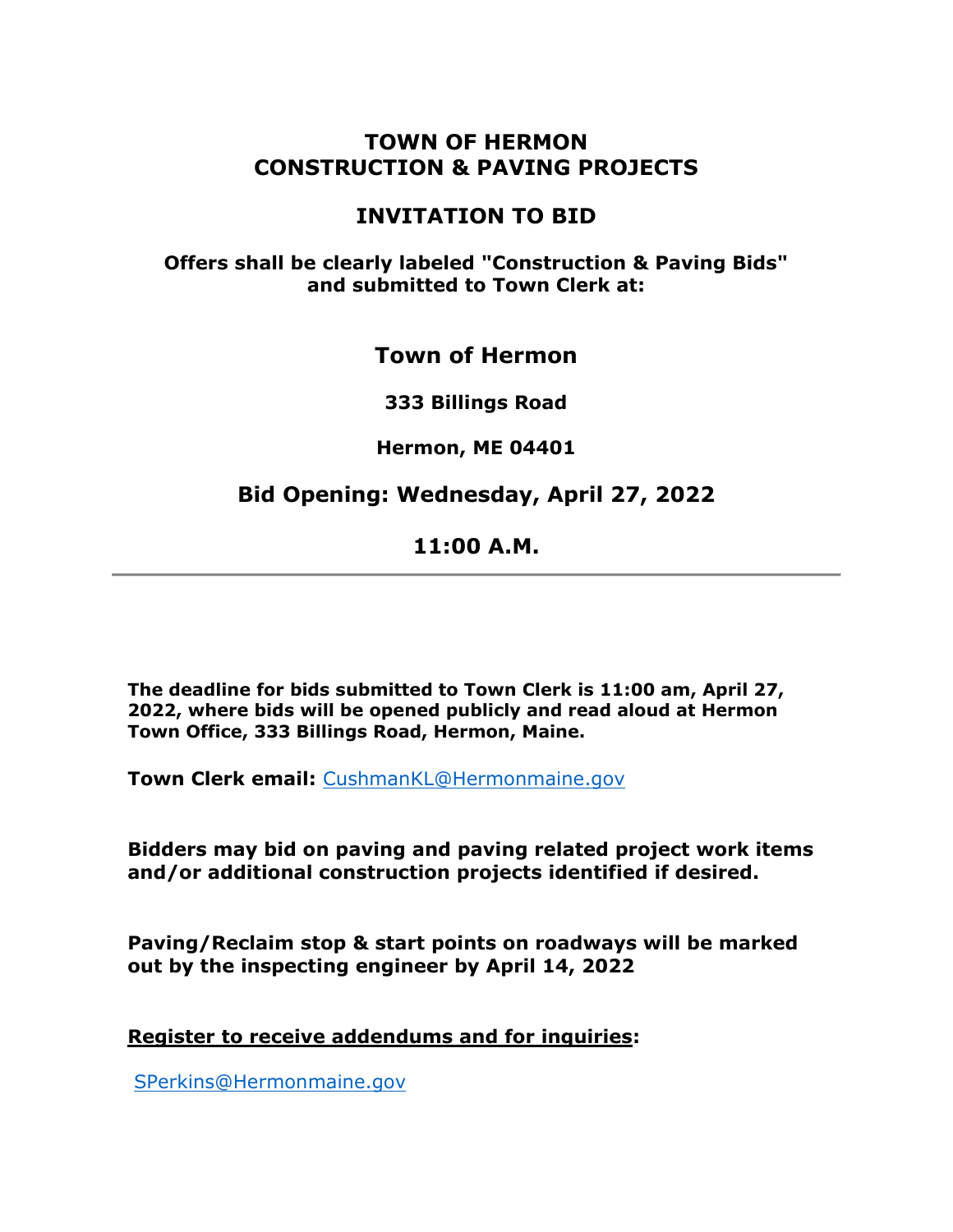#### **TOWN OF HERMON**

#### **ESTIMATED OVERLAY QUANTITIES**

| <b>Street Name</b>                 | Length' | Width' | Depth" | Tonnage |
|------------------------------------|---------|--------|--------|---------|
| New Boston (Sec. 1)                | 784'    | 24'    | 1"     | 115     |
| New Boston (Sec. 2 - 19.5mm)       | 1,100'  | 21'    | 2      | 488     |
| New Boston (Sec. $2 - 9.5$ mm)     | 1,812'  | 21'    | 1"     | 244     |
| New Boston (Sec. $3 -$ Shim 9.5mm) | 3,940   | 21'    | .75"   | 530     |
| Fenway Drive                       | 1,591'  | 21'    | 1"     | 214     |
| Cedar Brook Drive                  | 1,038'  | 21'    | 1"     | 134     |
| Bog Road (Section-Shim)            | 9,706'  | 21'    | .75"   | 934     |
| <b>Black Forrest Drive</b>         | 1,975'  | 21'    | 1"     | 254     |
| PW Access Road                     | 420'    | 21'    | 1"     | 54      |

#### **Estimated total tonnage: 2,967**

Some "overlay" section totals have been adjusted for wheel ruts and cul-de-sacs Inspecting engineer will mark all stop and start points for overlays and shims

The depth of pavement is expressed as "after compaction"

Above numbers are estimated quantities only. All bidders are required to verify the Town of Hermon estimates

Road widths are expressed for estimating only; follow original lane widths when installing HMA.

Contact the DECD office at: 848-1010 with questions, or [SPerkins@Hermonmaine.g](mailto:SPerkins@Hermonmaine.)ov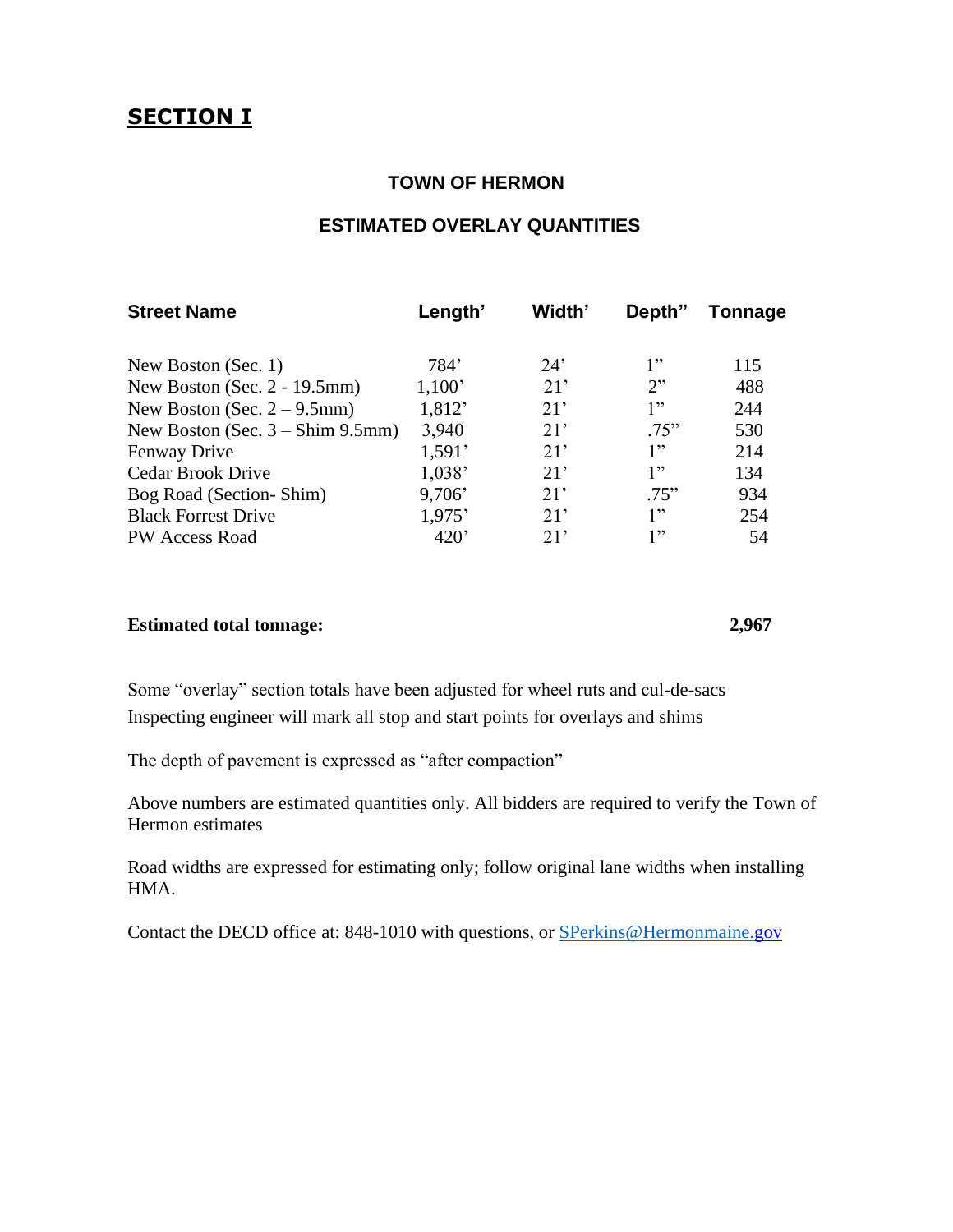# **SECTION II**

#### A. Description of Paving Course

The work shall consist of installing Hot Mix Asphalt Pavement using designated mix types for the roadways as proposed in SECTION 1. Paving bid award winner will grind all intersections, project start and end locations and the paved driveways. Contractor will match the existing width of the roadways. (Roadway widths described in the list of work are for estimating purposes only) All work shall be constructed as outlined in this contract and as directed by the Inspector or Municipal Representative. All work will be completed pursuant to the most current edition of the MDOT Standards and Specifications Section Paving 400.

#### B. Overlay Locations

**New Boston- Section 1**, 784' @ 1" thick surface overlay, 9.5 mm MDOT pay item 403.208 beginning at the intersection of Route 2/New Boston Road extending 784' to marked terminus.

**New Boston Road- Section 2** 5" full width reclamation for 1,100' as marked with 18" of processed reclaim material installed and compacted to raise roadway to the greatest possible extent in lowest area to prepare for binder and surface.

**New Boston Road- Section 2**, 1,100' @ 2" thick binder install in reclaim section, 19.5 mm MDOT pay item beginning at marked reclaim section.

**New Boston Road- Section 2**, 1,812' @ 1" thick surface overlay, 9.5mm MDOT pay item 403.208 beginning marked "Section 2" start point extending to the marked terminus.

**New Boston Road- Section 3**, 3,940' @ .75" thick shim, 9.5 mm MDOT pay item 403.208 beginning at the end of Section 2 and ending at the intersection of Fuller Road and New Boston. No driveway grinding this section, shim .75" from the center to a "drag" on edge of pavement to fill wheel ruts and restore crown. (Maintenance project to prepare for future overlay)

**Fenway Drive**, 1,591' @ 1" thick 9.5 mm surface overlay, MDOT pay item 403.208 beginning at the intersection of Fenway Drive and New Boston and ending at the Fenway Drive cul-de-sac.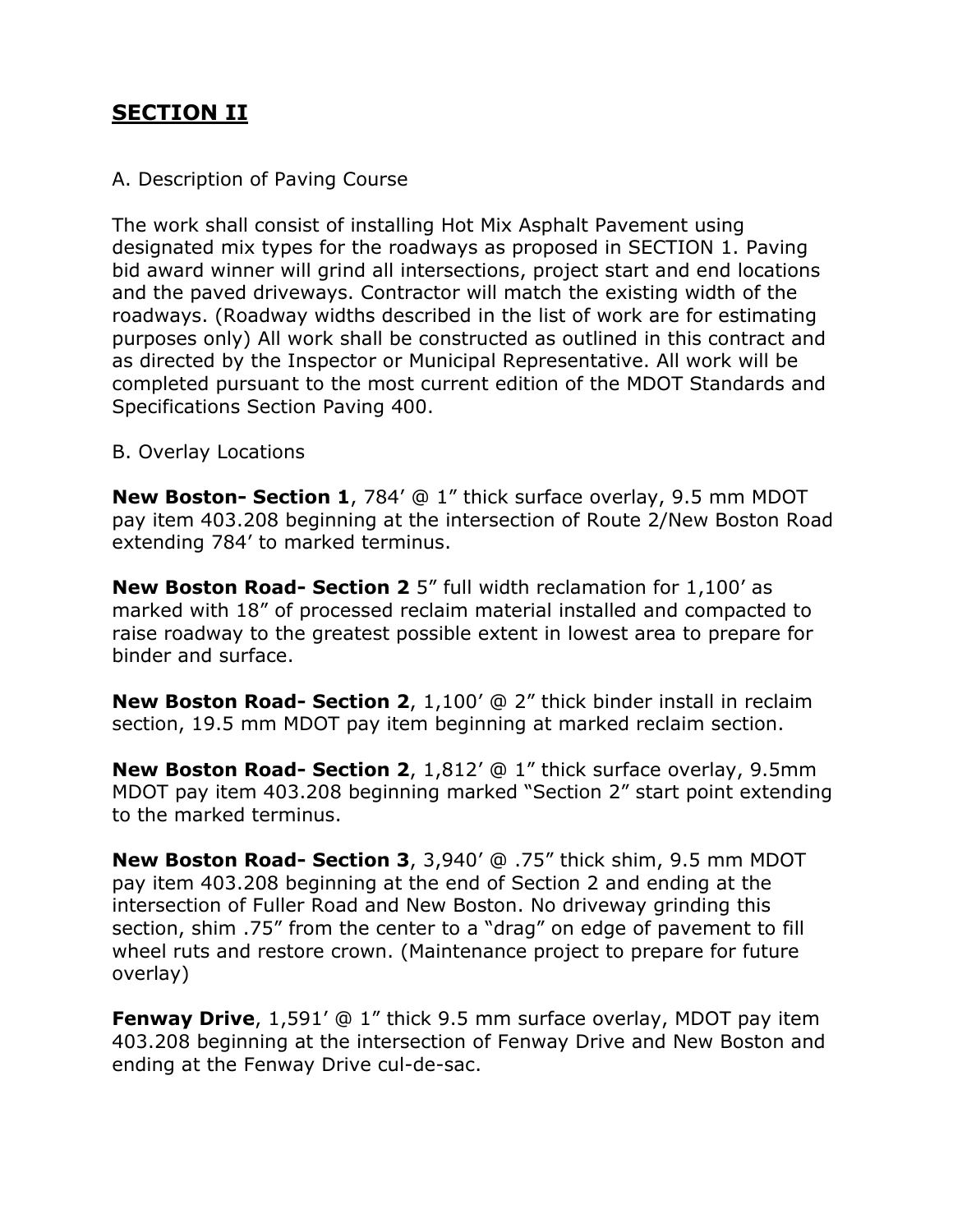**Cedar Brook Drive-** 1,038' @ 1" thick surface overlay, 9.5 mm pay item MDOT 403.208 beginning at the intersection of Coldbrook Road and ending at terminus at Cedar Brook Drive Extension.

**Bog Road- Shim** 9,706' @ .75" thick surface shim 9.5 mm MDOT pay item 403.208 from Route 2 Intersection to Treadwell Acres as marked by inspecting engineer. No driveway grinding this section, shim .75" from the center to a "drag" on edge of pavement to fill wheel ruts and restore crown. (Maintenance project to prepare for future overlay)

**Black Forrest Drive**, 1,975' @ 1" thick 9.5 mm MDOT pay item 403.208 from Blackstream Road intersection to terminus as marked by inspecting engineer.

**PW Access Road**- Overlay 420' @ 1" thick 9.5 mm MDOT pay item 403.208 from PW yard to recycling area

C. Equipment Requirements

Contractor must furnish enough equipment to transport and install HMA uninterrupted so that a continuous paving job occurs without delays. Contractor may own enough construction vehicles and paving equipment to complete the jobs or they may rent pieces meeting specifications below to satisfy this requirement. See liquidated damages section for information including contractor providing unsatisfactory equipment or resources.

1. All Hauling Equipment used on the project will meet the requirements of the most recent edition of MDOT Supplemental Specifications, section 401.08

2. All Pavers used on the project will meet or exceed the requirements of the most recent edition of the MDOT Supplemental Specifications, section 401.09

3. All Rollers used on the project will meet the requirements of the most recent edition of the MDOT Supplemental, section 401.10

D. Plant Requirements

1. Batch and Drum Plants used to produce mix for this project shall meet the requirements of the most recent edition of the MDOT Supplemental Specifications, section 401.07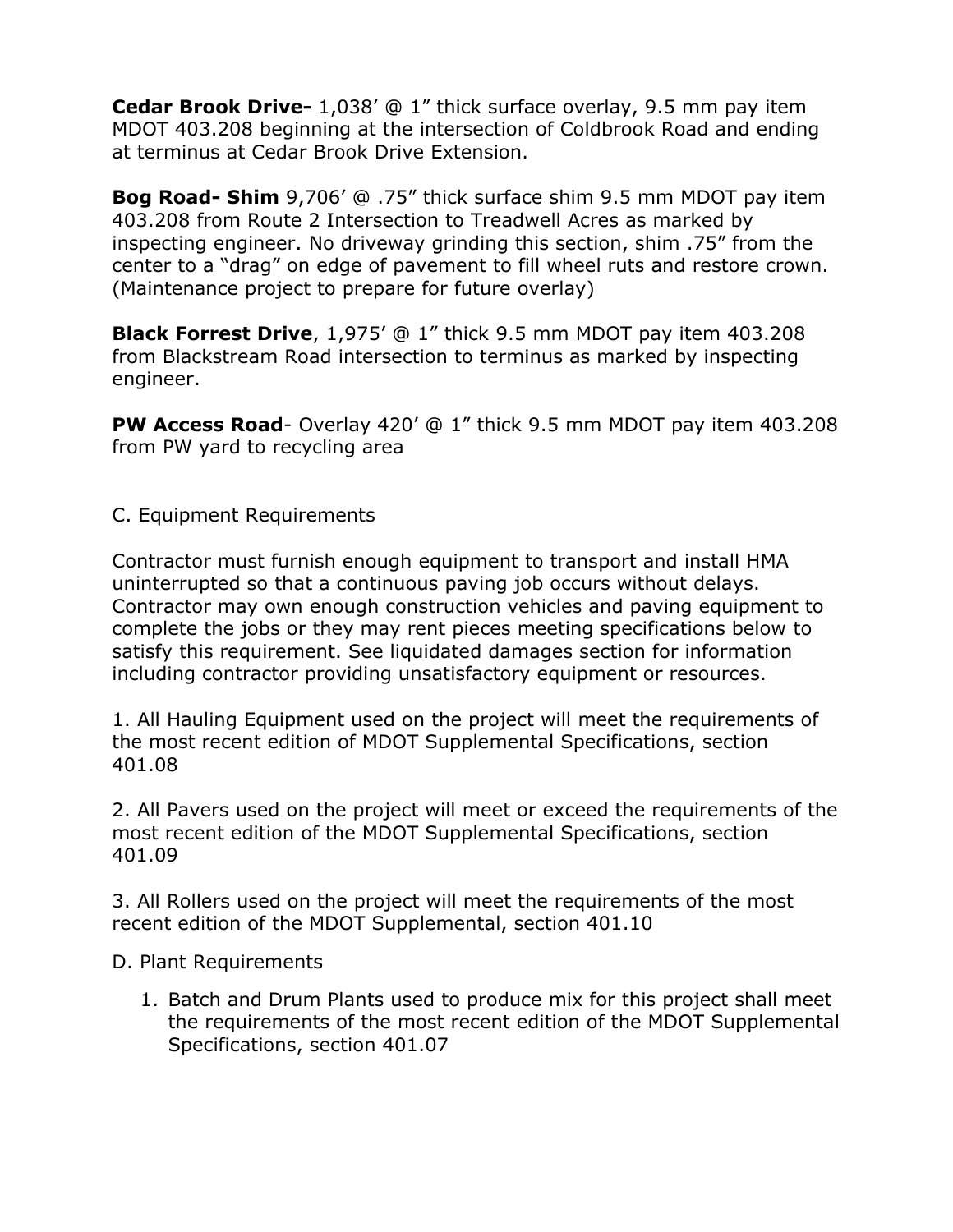2. The automation of batching shall meet the requirements of the most recent edition of the MDOT Supplemental Specifications, section 401.072.

3. At automatic mixing plants, automatic tickets shall be printed which meet MDOT Supplemental Specifications, section 401.073.

## E. Materials

1. The Hot Mix Asphalt shall be composed of a mixture of aggregate and bituminous material. The aggregate fractions shall be sized, uniformly graded, and combined in accordance with the submitted designs.

The Contractor shall submit, for the Municipal Representative's approval, a current job mix formula (JMF) for each HMA type. For a Superpave design, a current MDOT-approved Superpave JMF shall be submitted. If an alternate design similar to the former MDOT designs for B, C, or D mixes is desired, the contractor shall submit a previously MDOT-approved JMF's conforming to the latest MDOT Standard Specifications. The JMF's shall be reviewed and approved by the Municipal Representative or an independent testing agency prior to submittal.

## All JMF's will be required to accompany the bid form:

The job mix formula shall state the source, gradation, and percentage of each fraction of the aggregate and filler, if required. It shall state the name of the refiner and the supplier of the bituminous material to be used and the plant location.

## F. Construction

1. Grind joints at the beginning and terminus of new paved areas intersecting existing road pavement, including all paved driveways. **Remove all deleterious material and grindings created by construction.**

2. Contractor shall place reflective delineator posts, spaced every 100' apart where shoulder drop is 2 inches or more from the pavement surface.

3. The installation of Hot Mix Asphalt shall be carried out only when the surface on which the material is to be placed is dry and when the atmospheric temperature is above 45° F and rising. All paving will be completed by August 31, 2022. Contractors shall have access to all roadways after July 15, 2022, unless alternate mutually agreed schedules are acceptable to Hermon Public Works or the Road Commissioner.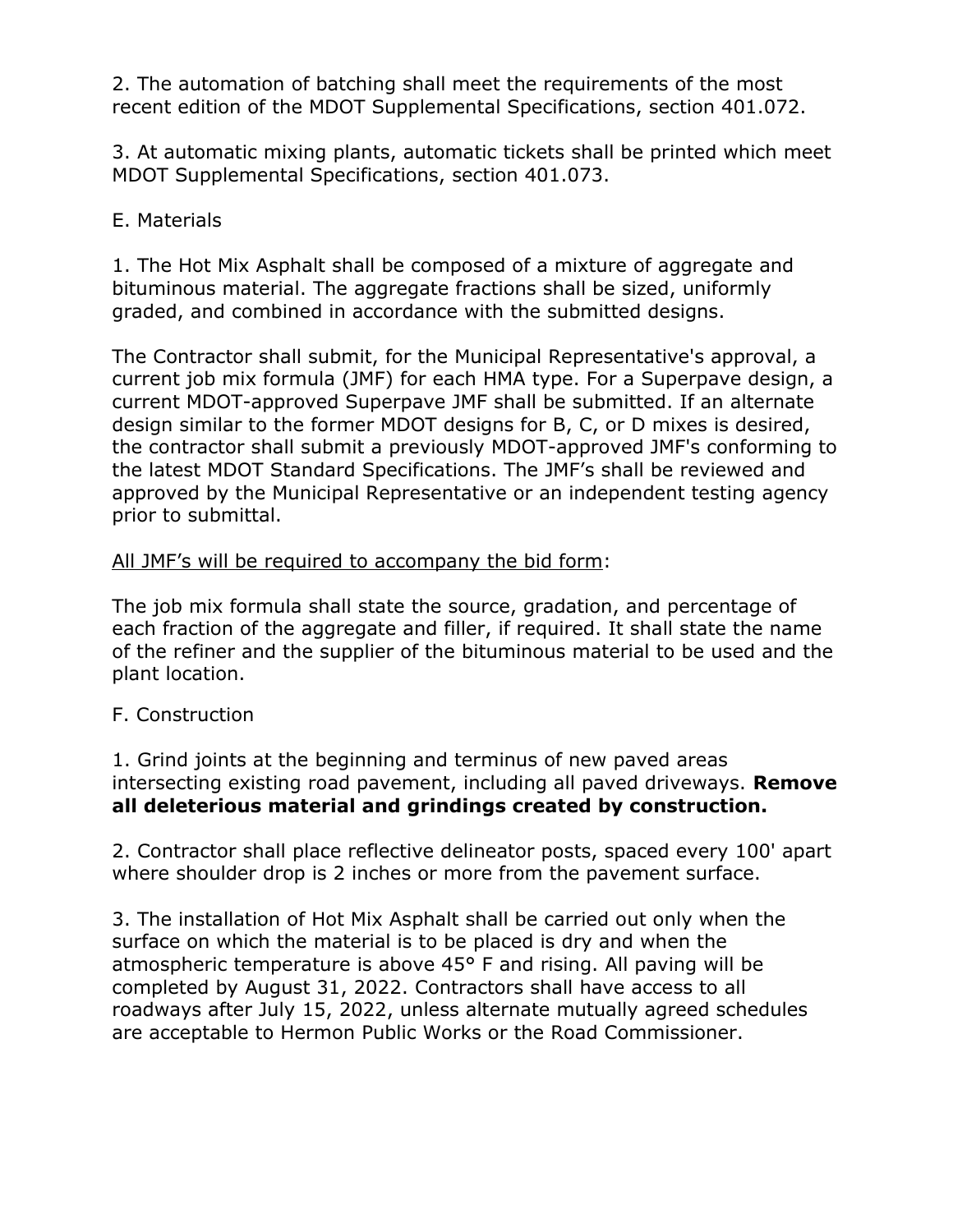4. All existing paved surfaces to be newly paved shall be thoroughly cleaned and dry and shall be tack coated prior to placement at a minimum rate of .02 gal/sy. In addition, any manholes or catch basins needing to be raised will be completed by the contractor and at the direction of the Municipal Representative (Inspector). Notice will be given to Owner and any utility in the paved way prior to installation of HMA by the contractor that manholes need to be adjusted. Bangor Water District must be notified for adjustments to their utilities in the roadway or shoulders.

5. All paving operations shall cease when the surface to repave is wet.

6. All traffic control will be provided by the contractor and all traffic control devices and setups shall conform to the latest edition of Part VI of the Manual on Uniform Traffic Control Devices (MUTCD).

7. The cross-slope of the final paved surface shall be as close to 1/4" drop per foot of lane width as possible except in super-elevated areas or as otherwise instructed by the Owner or their representative.

8. Surface tolerances shall be checked according to MDOT Supplemental Specifications, sections 401.101.

9. All mixing, spreading, finishing, compacting and constructing of joints shall meet MDOT Supplemental Specifications, sections 401.14, 401.15, 401.16, 401.17 respectively.

G. Testing

An inspector or engineer representing the Town of Hermon must be on site for all dates that paving takes place.

All materials and every detail of work will be subject to inspection by the Municipal Representative. The Municipal Representative shall be allowed access to all parts of the work. The Municipal Representative shall also have the right to inspect and test, at the Municipality's expense, by the following methods:

1. Pavement Samples

a. Core samples for density testing may be taken in accordance with AASHTO procedures every 1000 tons if requested by inspecting engineer.

b. Samples of the Hot Mix Asphalt may be taken in accordance with AASHTO procedures every 1000 tons to check for Asphalt Content, Gradation, and Theoretical Maximum Density.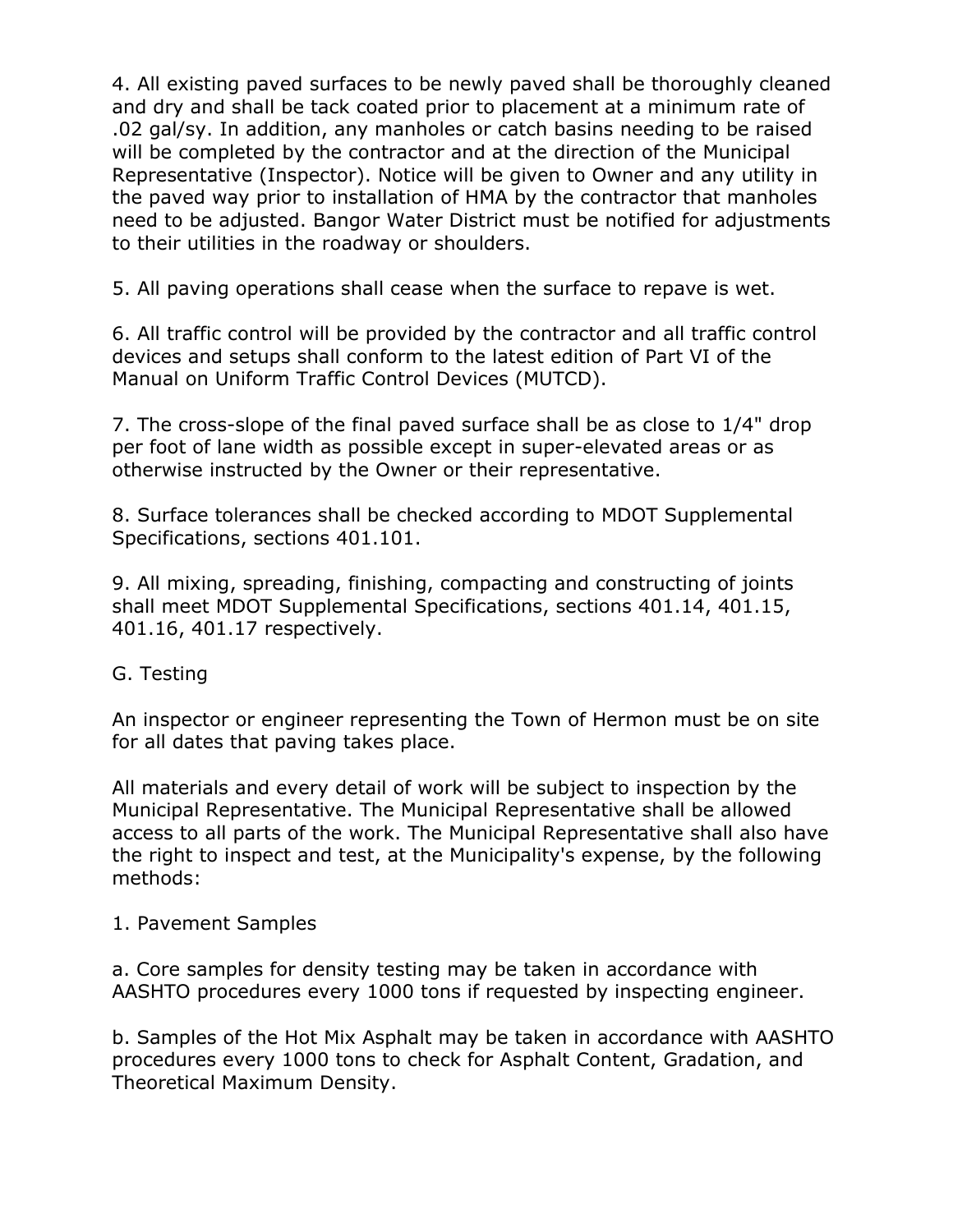c. All test results will be required to be within the allowable tolerances given in Section 400 of the most recent edition of the MDOT Supplemental Specifications.

d. Upon demand from the Municipal Representative, the Contractor must supply a ten-foot straightedge. The surface, when tested, shall be in accordance with Section 401.20 of the most recent edition of the MDOT Supplemental Specifications.

### 2. Acceptance

a. If the Municipal Representative requests it, the Contractor shall remove portions of the finished work as may be directed. After examination, the Contractor shall restore the removed areas of the work to the standards of the specifications. Should the exposed work prove to be acceptable, in the judgment of the Municipal Representative, the removing and replacing of the covering or making good the parts removed will be paid for as extra work.

Should the work exposed prove to be unacceptable in the judgment of the Municipal Representative, the removing and the replacing of the material will be at the Contractors expense.

ANY WORK DONE WITHOUT SUPERVISION OR INSPECTION BY AN AUTHORIZED MUNICIPAL REPRESENTATIVE MAY BE ORDERED REMOVED AND REPLACED AT THE CONTRACTOR'S EXPENSE UNLESS THE MUNICIPAL REPRESENTATIVE FAILED TO INSPECT AFTER HAVING BEEN GIVEN REASONABLE NOTICE THAT WORK IS BEING PERFORMED.

## H. Scheduling

The awarded contractor must meet with the Municipal Representative within 15 days of acceptance to determine a schedule for all work. The town representative must also be notified at least seven (7) days before commencement of work. All road and street overlays may begin July 15, 2022, and be completed no later than August 31, 2022, unless mutually extended by the contractor and Town.

### I. Miscellaneous

### 1. Pre-inspection

Each Contractor, before submitting an offer, shall become completely familiar with the required work and shall rely on their own investigation. The Municipal Representative will be available to have the site/sites proposed for paving inspected.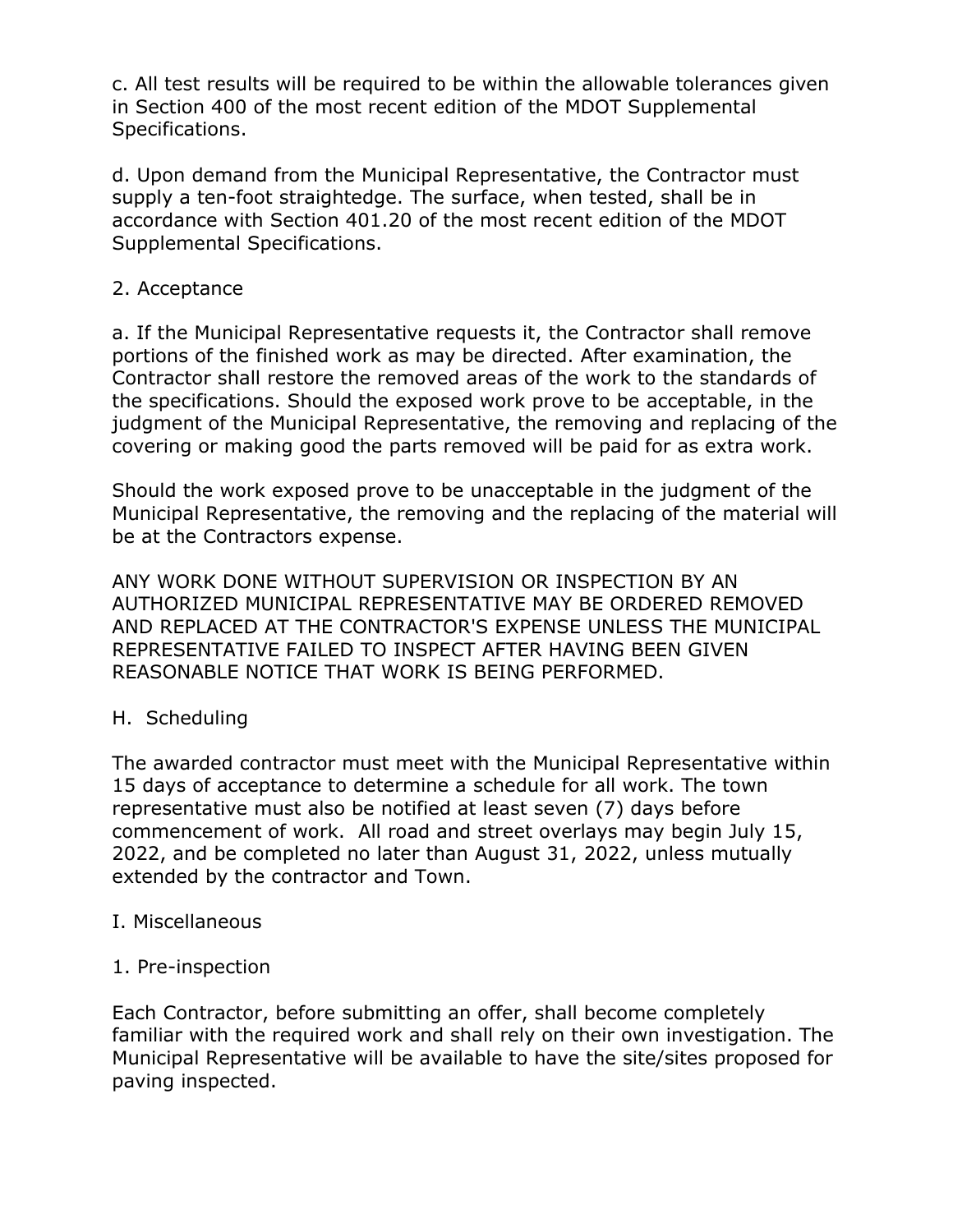No consideration will be granted for any alleged misunderstanding of the material to be furnished, the work to be done, or for any defects in the final product that are the result of the absence of pre-inspection of a site.

### 2. Right to change, subtract or add work

The Town of Hermon reserves the right to remove any individual road(s) from the above description of work. The owner may purchase more or less tonnage of HMA at the bid price regardless of the removal/addition of any of the project roads listed.

The municipality reserves the right to submit change orders in writing to the Contractor. In that event, the municipality will negotiate with the Contractor to determine any new acceptable costs.

### 3. Clean up

At the completion of paving, each site shall be left in a neat and clean condition free from grinding and pavement debris, subject to approval of the Municipal Representative.

### 4. Insurance

a. The Contractor shall maintain during the period of the contract such Contractor's General Liability and Property Damage Insurance and statutory Workers Compensation that shall protect the Town and Contractor from claims for damage for personal, bodily and property damage in an amount of \$1,000,000 for general liability and \$500,000 for workers compensation (each occurrence). A Certificate of Insurance shall be provided at the time of contract signing listing the Town of Hermon as being additionally insured.

The liability insurance and worker's compensation coverage shall remain in force until the work is completed and accepted by the municipality. The Contractor shall furnish, to the municipality, a certificate of insurance, with the bid submission. Failure to provide this certificate will constitute a breach of the Contract and may, in the discretion of the owner, result in termination of the Contract or refusal of bid.

b. The Contractor shall have, maintain, and show proof of worker's compensation insurance with the bid packet and during work in the amounts described above in "4. Insurance-a."

### 5. Warranties

The Contractor guarantees that the work to be done under this contract and the materials to be furnished by the supplier for use in the construction of the same will be free from defects or flaws. This warranty shall be for a period of one year from the date of completion.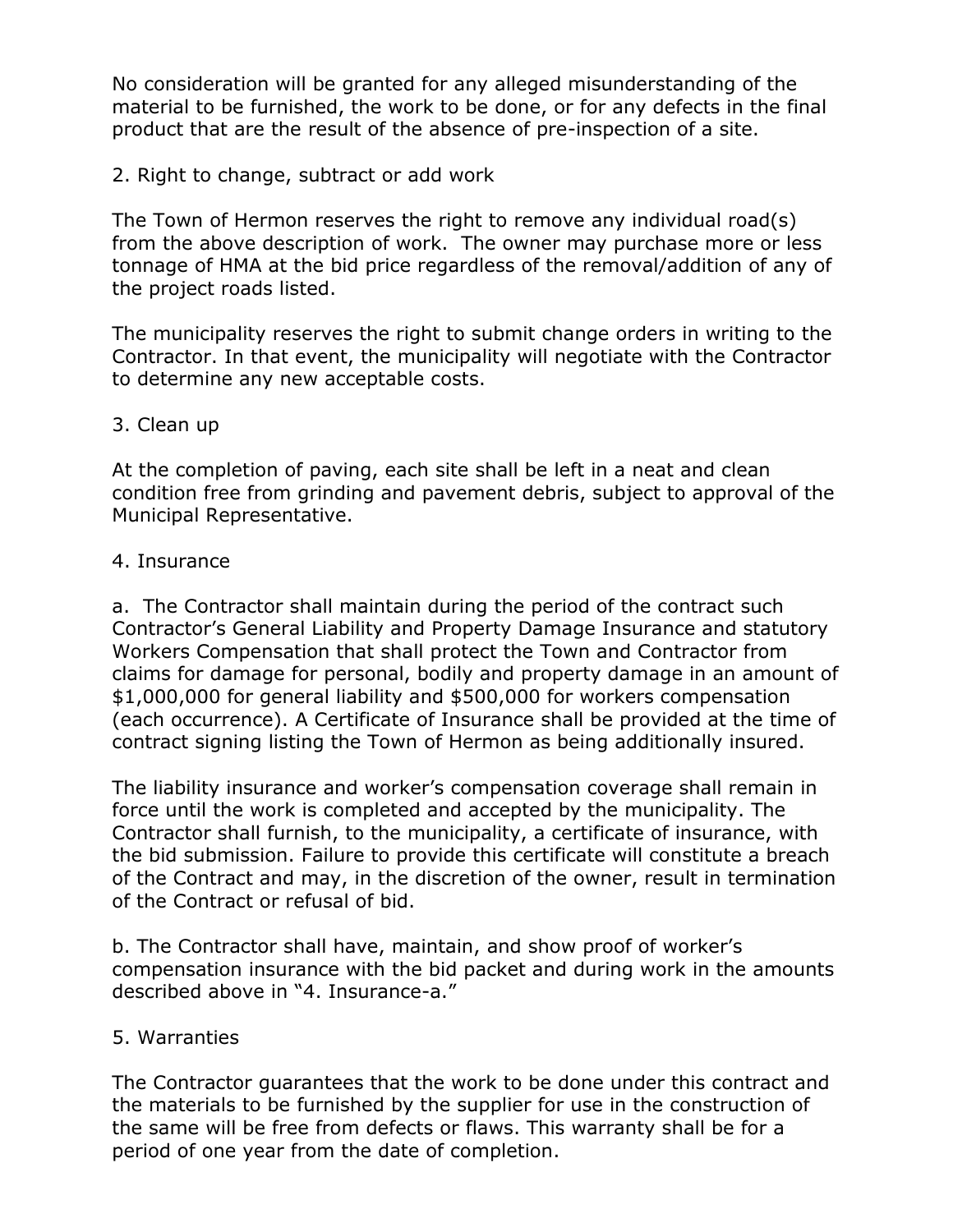### 6. Indemnification

To the fullest extent permitted by law, the Contractor shall indemnify and hold harmless the Municipality, their agents, and employees against all claims, damages, losses and expenses, including, but not limited to, attorneys' fees arising out of or resulting from the performance of the work regardless of standard of care. This indemnification extends to all costs and all attorneys' fees incurred by the Municipality.

### 7. Acceptance period

The Municipality shall have up to a maximum of 45 days from date of bid opening to accept any bids.

#### 8. Notice of acceptance

The Contractor will be notified in writing by the municipality of the acceptance of its offer in whole, or in part, within five (5) business days of when it has been accepted. Failure to comply with this notice requirement shall constitute a breach of the Contract. An offer cannot be accepted verbally.

#### 9. Rejection of offers

a. The Municipality reserves the right to reject any or all proposals, in whole or in part, whenever such rejection is in the Town's best interest. The Municipality reserves the right to reject the proposal of a Contractor who has previously failed to perform properly or to complete on time Contracts of a similar nature. The Municipality also reserves the right to reject a proposal from a Contractor if an investigation shows that the Contractor is not in a position to perform the Contract.

#### 10. Pre-bid conference

At the discretion of the municipal representative a pre-bid conference may be scheduled to discuss scope of services, terms of this contract and scheduling of work. Contractors who wish to be considered for acceptance must attend any scheduled conference.

#### 11. Payment

The Municipal Representative shall make payment in full after completion, inspection and acceptance. The Unit Price per ton will include surface preparation, mobilization, hauling and placing material, traffic control, and final cleanup.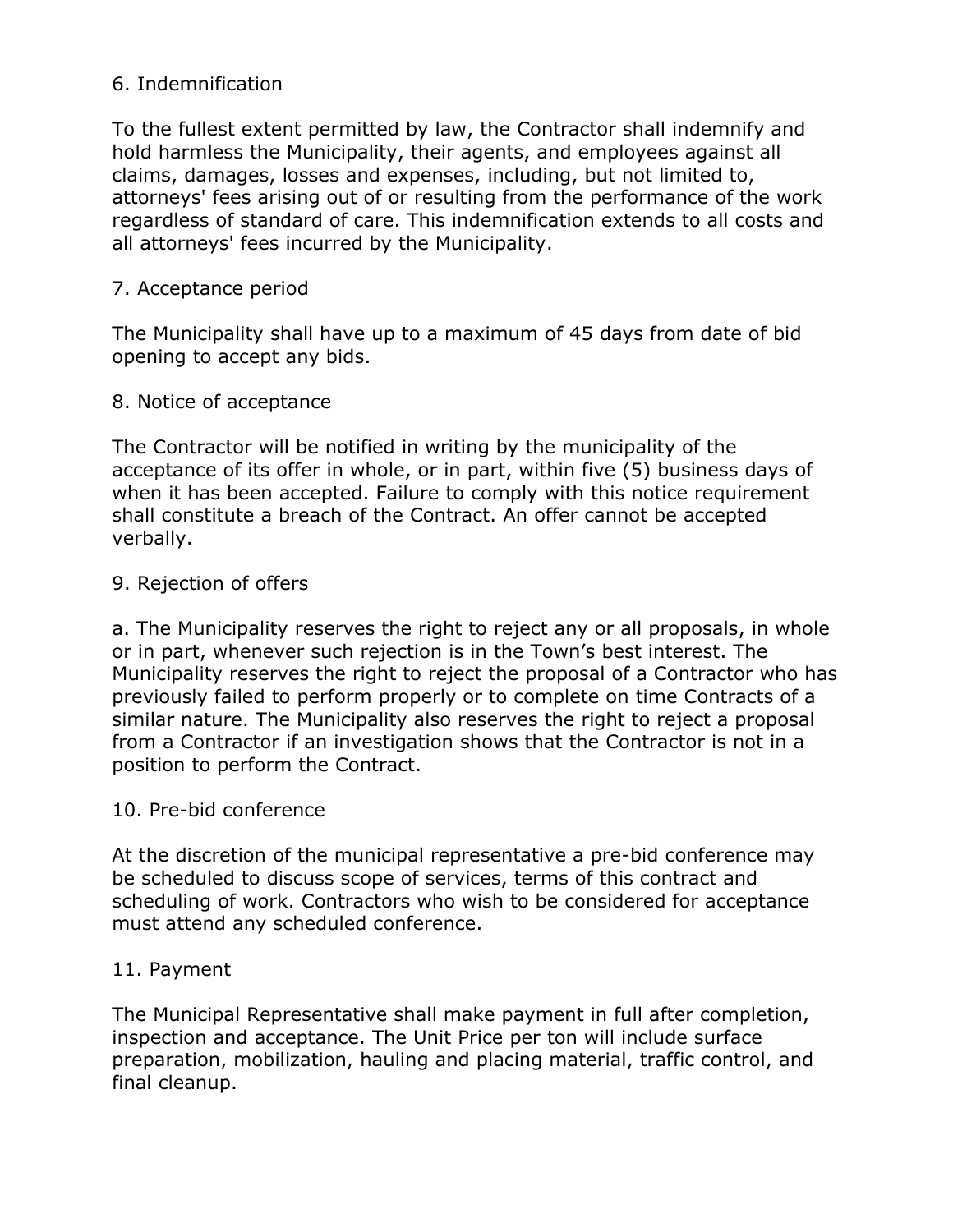## 12. Liquidated damages

Work not accomplished by the completion date of August 31, 2022 may be considered liquidated damages by the Road Commissioner, or the Owner, at the rate of \$500 per day unless extensions are granted by the Owner.

# **SECTION III**

# BID FORMS

We herewith submit our bid in accordance with the requirements and specifications herein acknowledge as follows:

1. That the needs for products and services are the best estimates of communities at the time of this bid, but that these estimates may vary. We agree to supply the products and services required, whether more or less than these estimates, at the prices quoted herein.

2. We carry General Liability (including Products Liability) insurance and Statutory Workers Compensation in the amounts specified, which is in force and shall remain in force during the term of this contract. The successful contractor will provide a Certificate of Insurance to the town naming the Town as a co-insured.

3. We agree to comply with the General Specification requirements relating to pricing and reporting requirements for products and services provided under this bid.

4. All prices quoted shall be firm for the term of this contract.

5. All prices quoted shall be firm for the term of this contract, unless as provided in Section 6 below:

## 6. Asphalt Escalator

The municipality will use the latest edition of Maine DOT Special Provision Section 108 to protect the municipality and the contractor against price fluctuations that may occur due to market fluctuations. A base bid price must be submitted on the bid form.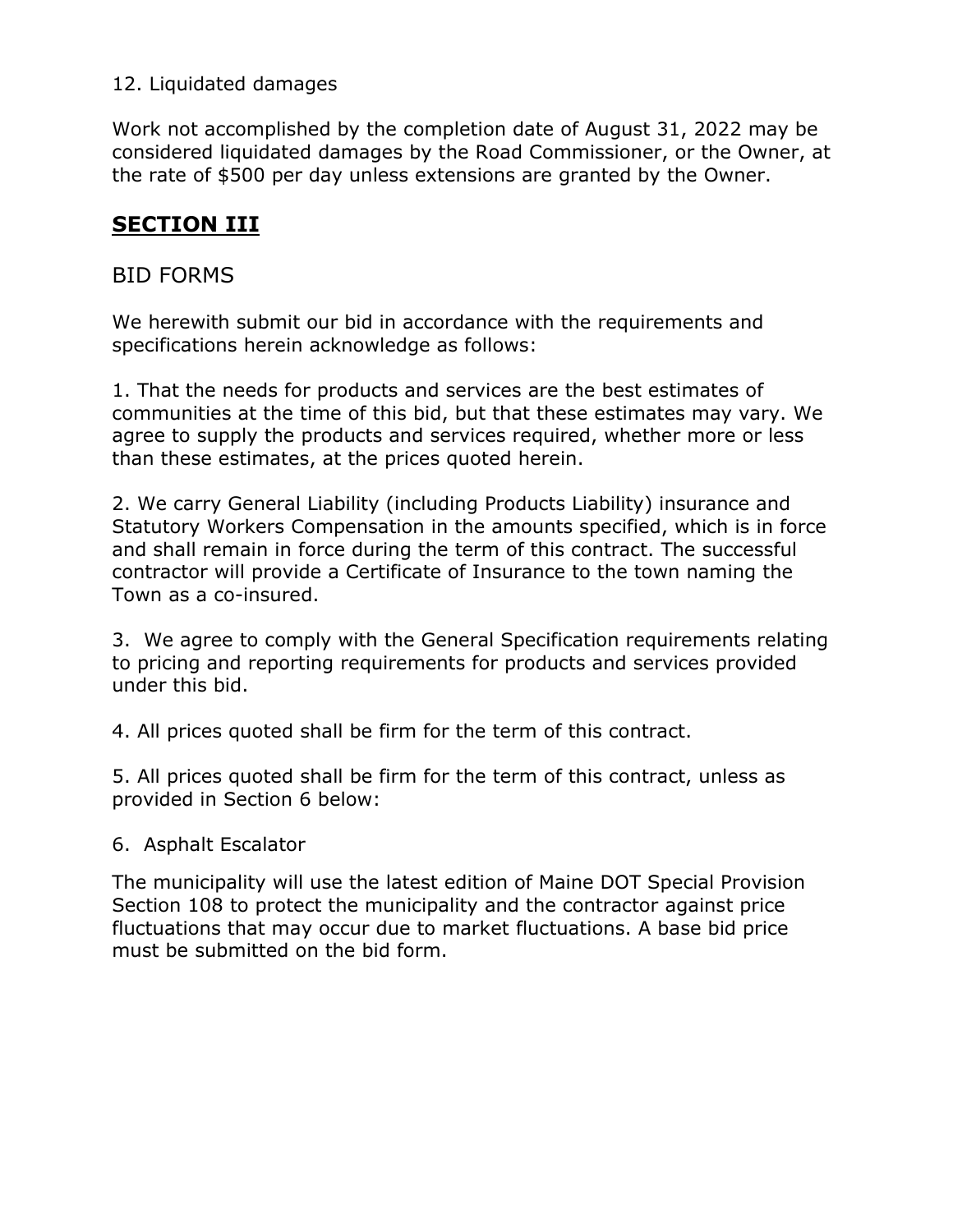# **Additional Construction Projects**

Companies may bid on any separate construction project of interest or paving projects only. Qualified companies may bid on both paving and construction projects if scheduling doesn't present a conflict.

#### **New Boston Road- Section 1 Project** Completion by July 8, 2022

Beginning at the intersection of Route 2 and New Boston Road on the northerly side of the road complete ditching for improved drainage 784' and groom the shoulder for 2' paved shoulder installation. Add 12.5mm modified binder to widened shoulder level with roadway anticipating a future overlay of surface HMA to this section. Town of Hermon will include the final overlay of the surface in the paving list schedule, contractor will install the 12.5 MM modified binder material and compact. Replace 6 driveway culverts in the section and rebuild the entrances to the full extent of the right of way. Install 5-9" rip rap ledge rock in ditch for erosion control from Box 29 to the MDOT right of way line at Route 2 to include inlets and outlets of culvert installs. Cleaning and sloping the radius and shoulders near Route 2 & New Boston intersection required both sides of the roadway.



#### **New Boston Road- Section 2 Project** Completion by July 8, 2022

Beginning at Box 186 and extending to include Box 192 driveway entrance for approximately 1000' ditching from the high point in the roadway both directions on the northerly side and replacing 3 driveway culverts. Ditching will occur to "clean" ditches and deepen where necessary to create positive water flow both directions and to lower driveway culverts providing 12" of "cover" at minimum. Include shaping shoulder, 5-9" ledge rock at culvert inlet and outlets, erosion control by seeding and mulch in disturbed areas. Driveway entrances are to be groomed and prepared for pavement install with 2" minus or processed reclaim material after culvert replacement/additions. Gravel driveways will be improved with 2" minus or processed reclaim as a finish to the full extent of the right of way (30' from centerline of roadway)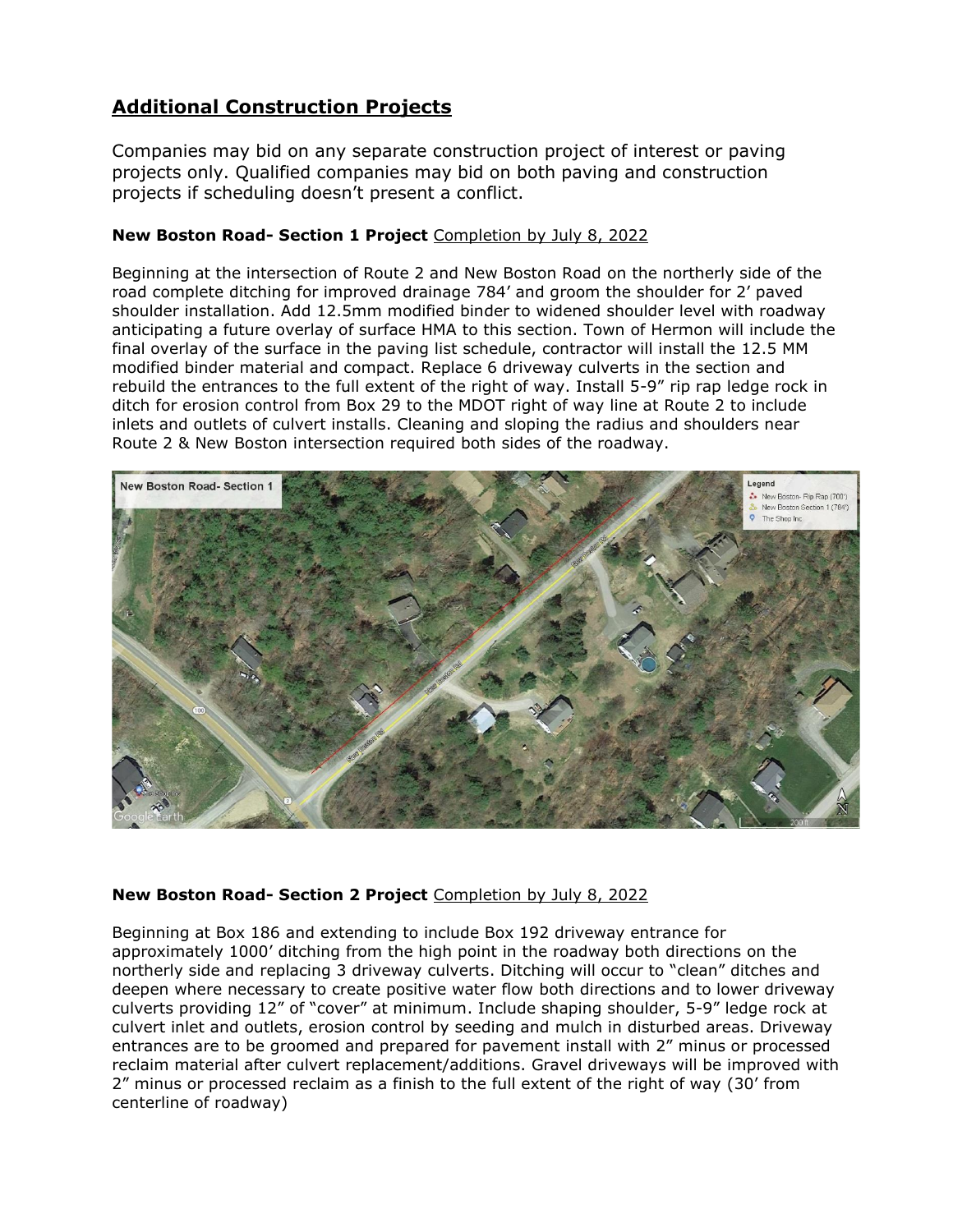

**Shoulder work** (Pulling high shoulders - assorted roads) Completion by July 8, 2022

Some roadways on the paving list may need high shoulders "pulled" and material removed before paving. Provide an hourly quote for pulling shoulders to include material removal and broom clean up to prepare for paving. Areas to be pulled will be indicated by the Town of Hermon and mutually agreed by the contractor.

#### **EOP/ Driveway radius material installed** Completion by August 31, 2022

After paving where necessary we may need shoulder material added to back up edge of pavement and for any gravel driveway where a lip has been created to the full extent of the ROW. Provide hourly rate for installation and a separate per yard price for 2" minus material.

#### **2" minus material** for EOP/ Driveway add

Provide a material price for shoulder, edge of pavement and gravel driveway use per yard on bid form.

#### **Blackforrest Drive Cross Culvert Replacements** Completion by July 8, 2022

Two 30" cross culverts at Blackforrest Drive require complete replacement. The estimated ADS culvert length required will be  $60'$  +/- with excavation, new gravel material mixed with some native material and thorough compaction in 10"-12" maximum lifts. 5-9" ledge rock will be installed around both inlet and outlet ends of culvert and "cleaning" around both ends will occur. Bump notice signs will be required for a ten-day period and then paving with 12.5 mm binder to level of roadway.